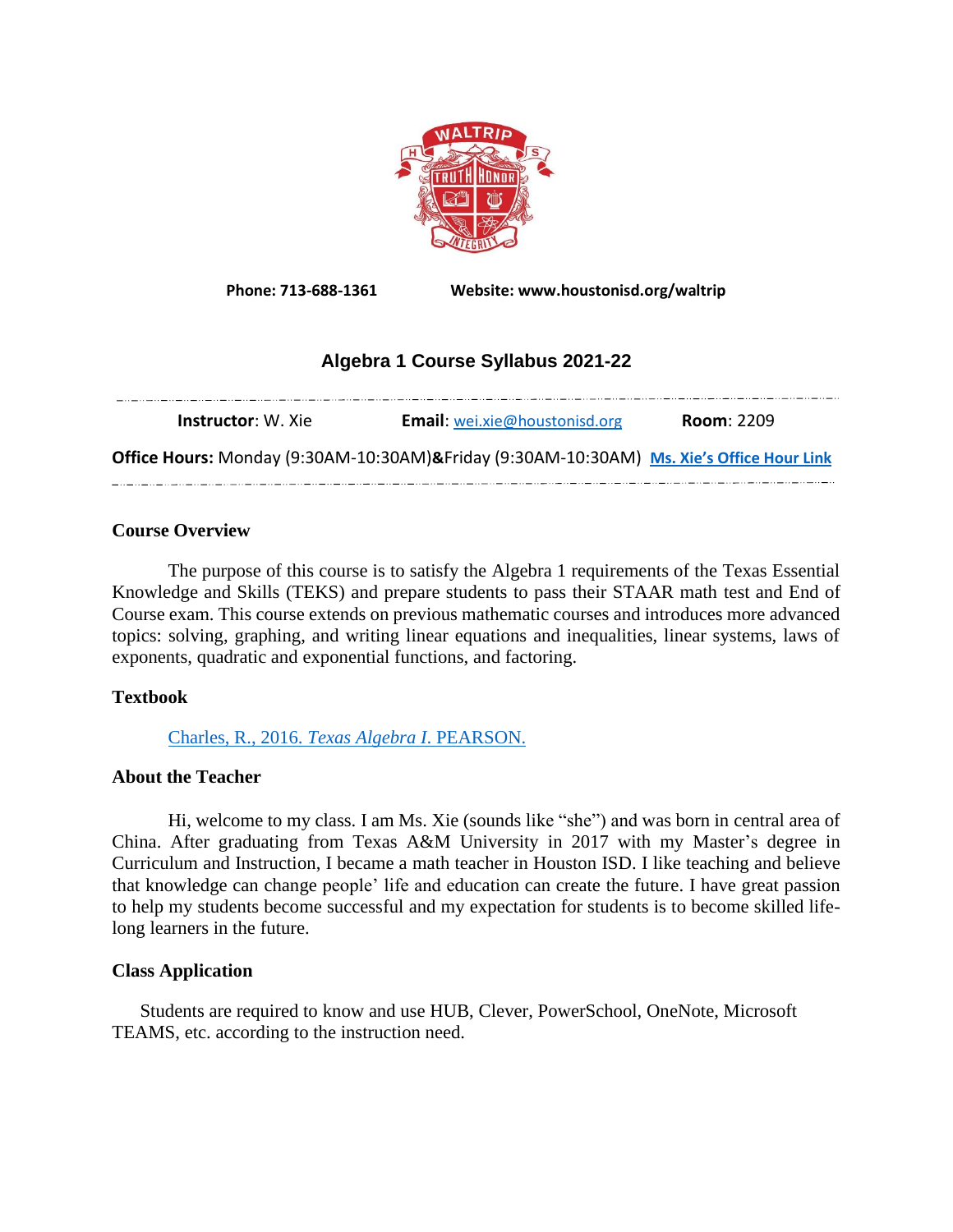# **Course Objectives**

- **Number and algebraic Methods**: (S1) The student will apply the algebraic methods to rewrite in equivalent forms and perform operations on polynomial expressions.
- **Linear Functions, equations, and inequalities**: (S1) The student will apply properties of linear functions to write and represent in multiple ways, with and without technology, linear equations, inequalities, and systems of equations.
- **Quadratic functions and equations:** (S2) The student will apply properties of quadratic functions to write and represent in multiple ways, with and without technology, quadratic equations.
- **Exponential Functions and equations:** (S2) The student will apply properties of exponential functions and their related transformations to write, graph, and represent in multiple ways exponential equations and evaluate, with and without technology, the reasonableness of their solutions.

# **Grading Scale**

- Classwork/Homework 50% ……at least 1 per week
- Tests/Projects/Quizzes 30% ……at least 1 per week
- Daily Participation 20% ……including warm-up, exit ticket, notes, and attendance per week
- *Any work not turned in will result in a zero.*
- Extra credit
	- o Correcting exam questions will earn 0.5 point per question.
	- o Extra credit opportunities will be designed with Ms. Xie's approval.
	- o Late or missing work will not be eligible.
- Make sure turn in assignments on time to get Ms. Xie's feedback
- *To pass this class, students must pass both semesters and the final exams with a 75+*

# **Exam Retake Policy**

- Students will be allowed to retake exams for *no more than 1 times within 1 week* from the original exam except for semester exam.
- Maximum score on re-test is 90.

# **Make-up for late work**

It is the student's responsibility to check with the teacher about missing or make-up work. Students have up to **3 days** to turn in missing work from absences. Reminders will be given when possible, but **ultimately it is the student's responsibility.** Late work will not receive full points and the *maximum score is 90*. Make a schedule with Ms. Xie by text/TEAMS/email/HUB if student need help with make-up work.

# **Class materials**

- Laptop, charged, all applications set up and ready to go
- [Download an online calculator](https://drive.google.com/file/d/1ToZCijaNXebwKYkBdwYUsGsvh3byFWcg/view?usp=sharing) Wabbit or prepare a TI-83 or 84 Plus Calculator
- Be familiar with [www.desmos.com](http://www.desmos.com/)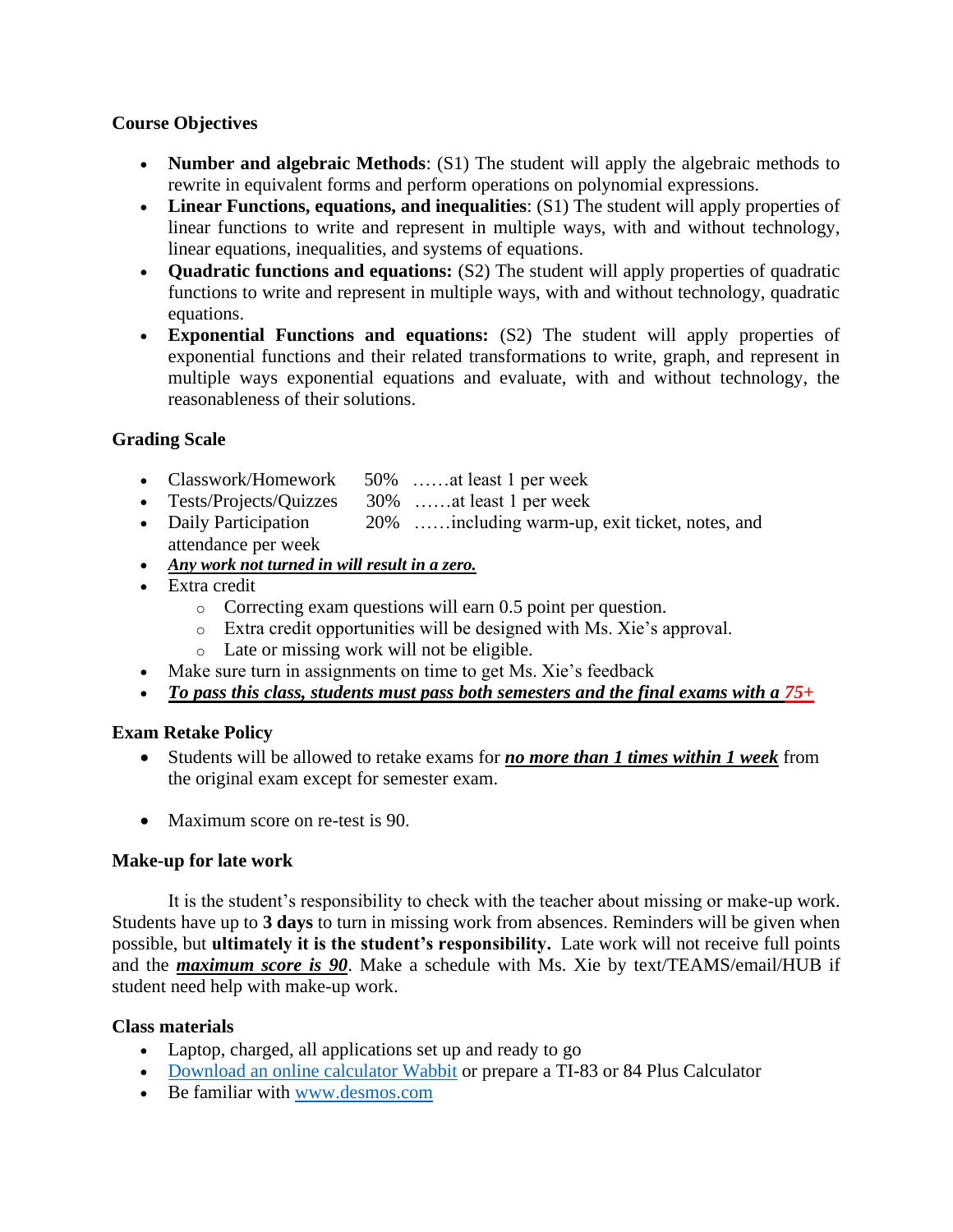• Pencils or pens and scratch paper if students prefer to write

## **Classroom Norms**

- Always use appropriate language (no profanity) during within instruction time.
- In-Person Class:
	- o Prepare yourself before walking into the class.
	- o Be active and engaged during class time.
	- o Be dismissed by the teacher, not the bell.
	- o Use of all electronic device will be supervised by teacher.
- Individual / Group Learning:
	- o Honor your learning time
	- o Cooperate with others
	- o Follow pathway instructions post by the teacher
	- o Think before you ask questions
	- o Check your answers and learn from mistakes

# **Expectations**

- Turned in complete work on time
- Come with the materials and mindset to learn
- Seek to understand, then be understood
- Contribute to our class community
- Embrace challenge and struggle as part of learning
- Acknowledge and respect lines of difference

### **Consequences**

- $\bullet$  1<sup>st</sup> offense- verbal remind
- $\bullet$  2<sup>nd</sup> offense- individual talking
- 3<sup>rd</sup> offense- parent call/conference
- $\bullet$  4<sup>th</sup> offense- office referral and confiscation of electronic devise and will be turned over to the Administrator.

*I truly look forward to working with you as we learn new things and to achieve success in the classroom! Please do not hesitate to talk to me about any questions, concerns, or comments you may have regarding to this course.*